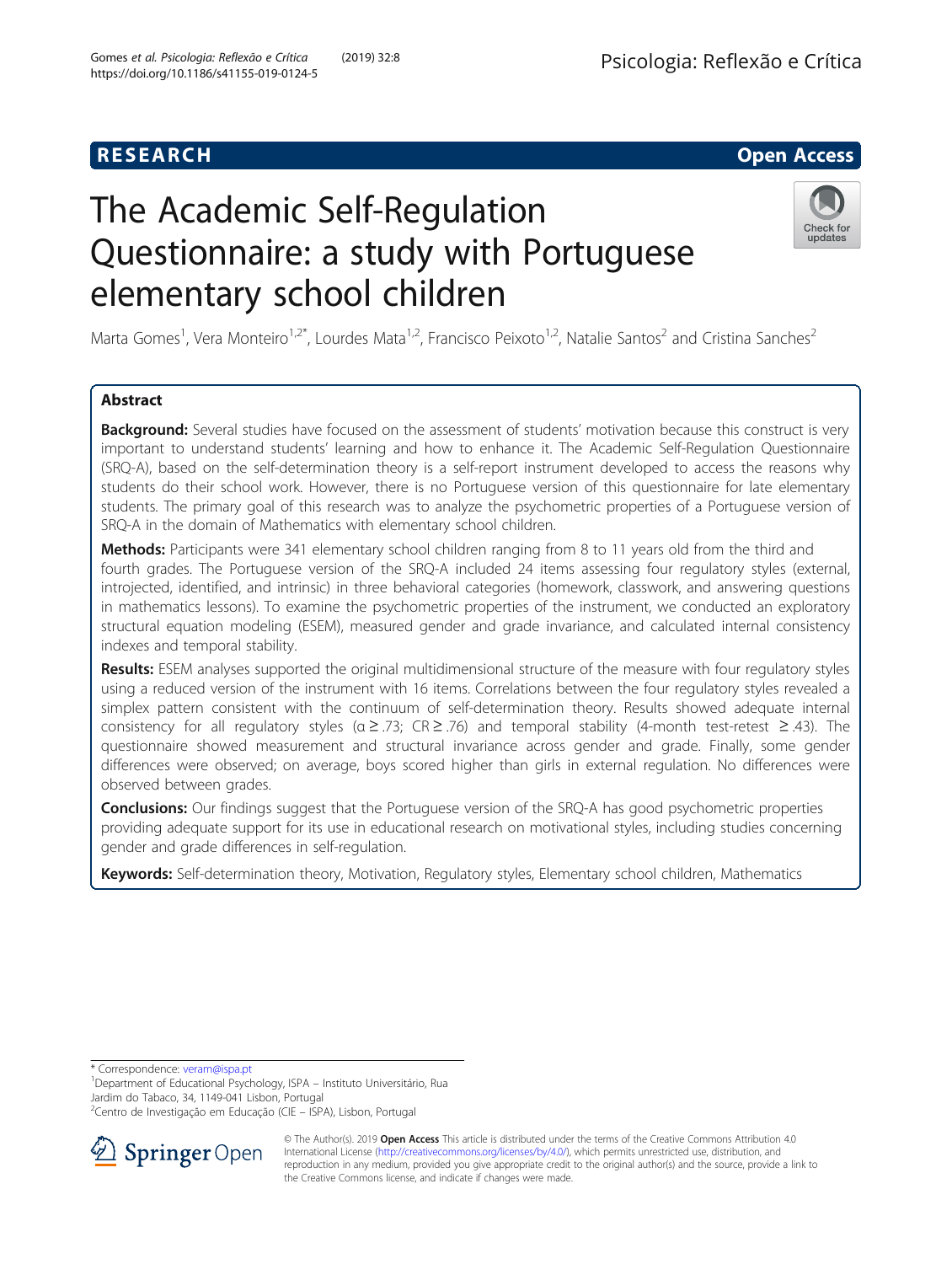#### Background

Motivation is central to human action. Individuals differ in their level of interest, persistence, and engagement when performing different tasks. These differences may be observed between and within individuals across various situations and domains (Ryan & Deci, [2000a\)](#page-8-0).

Self-determination theory (SDT, Deci & Ryan, [1985](#page-7-0), [2000](#page-7-0); Ryan & Deci, [2000a](#page-8-0)) addresses central questions concerning what people do and why do they do it. This theoretical framework provides definitions for intrinsic motivation and varied forms of extrinsic motivation, representing the dynamics of human motivation and the benefits and costs of different styles of behavioral regulation.

An action must be experienced as autonomous or self-determined to be intrinsically motivated, that is, volitional, free from pressures and external control. When people are intrinsically motivated, they perceive their behavior with an internal locus of causality, and they experience enjoyment and inherent interest. Extrinsic motivation has been commonly described as an impoverished form of motivation where actions are performed due to external constraints, that is, the presence of an operationally separable outcome, such as a reward or the avoidance of a punishment. Instead of considering extrinsic motivation as fundamentally opposed to intrinsic motivation, SDT goes beyond this typical distinction and details different motivational orientations based on the degree that they have been internalized (Ryan & Deci, [2000a\)](#page-8-0). If intrinsic motivation is the prototype of self-determined activity, some forms of extrinsic motivation are more controlled while others are more autonomous (Deci & Ryan, [2000](#page-7-0); Ryan & Deci, [2000b\)](#page-8-0).

SDT describes a taxonomy of motivational types, arranged according to the degree to which behaviors are self-determined (i.e., emanate from the self). These different types of motivation can be arranged into a continuum of self-determination that specifies the corresponding regulatory styles used, and possible transitions between them (Deci & Ryan, [1985](#page-7-0); Ryan & Connell, [1989](#page-8-0)). At one extreme of the continuum is Amotivation, the state of lacking any intention to act, a non-motivated and non-regulated behavior (Ryan, [1995](#page-7-0)). At the other extreme of the continuum is Intrinsic Motivation, which refers to performing an act with the highest degree of autonomy, on the basis of its inherent enjoyment and interest, being the expression of intrinsic regulation. This motivation form represents the prototypic category of truly self-determined (versus controlled) functioning. Between these two extremes are four forms of extrinsic motivation, organized by degree of autonomy or self-determination, which correspond to four regulatory styles (Ryan & Deci, [2000a\)](#page-8-0).

The most basic form of extrinsic motivation is called External Regulation, where a person behaves under external pressures or contingencies administered by others. Introjected Regulation represents the second form of extrinsic motivation, where behaviors are sustained by cognitive-affective consequences, self-administered by individuals, through the dynamics of self and social approval (Assor, Vansteenkiste, & Kaplan, [2009;](#page-7-0) Ryan, [1995](#page-7-0)). The controller and the controlled are both aspects of the same individual, although regulations have not been yet assimilated into the self (Deci & Ryan, [1985](#page-7-0)). In this kind of regulation, which is not self-determined, individuals regulate their behaviors by anticipating self-attributed consequences, such as the threat of guilt and shame, or contingent self-worth (Deci & Ryan, [1985](#page-7-0)). The third regulatory style is Identified Regulation, a more autonomous form of extrinsic motivation. This regulation is adopted because of the identified personal value and importance of a particular activity. Identification will allow a more volitional behavior, but rather than being triggered by enjoyment, the behavior is instrumental (e.g., exercising faithfully for general health). The fourth and most autonomous form of extrinsic motivation is Integrated Regulation. When identified regulations are completely assimilated into one's unified sense of self, integration is the natural outcome (Ryan, [1995](#page-7-0)). It represents complete congruence between individual needs and social values that are internalized. This regulatory style requires substantial maturation, self-awareness, and effort (Vansteenkiste, Niemiec, & Soenens, [2010](#page-8-0)). Actions become self-determined, sharing many qualities with intrinsic motivation; however, integrated regulation is still performed instrumentally, where the outcome is still separable from the behavior (Ryan & Deci, [2000a,](#page-8-0) [2000b\)](#page-8-0).

Since school motivation is considered an essential element for academic success among psychologists, teachers, and parents, it appears pertinent to assess the relationship between educational outcomes and different types of motivation based on SDT (Ratelle, Guay, Vallerand, Larose, & Senécal, [2007](#page-7-0)). Some hypotheses, consistent with SDT, were verified empirically, mostly with samples of college and high school students. For example, the motivation of autonomously regulated students (via intrinsic and identified regulations) promotes various positive school outcomes, namely better academic performance (Bailey & Phillips, [2015;](#page-7-0) Gillet, Morin, & Reeve, [2017;](#page-7-0) Guay & Bureau, [2018](#page-7-0); Kusurkar, Croiset, Galindo-Garré, & Ten Cate, [2013;](#page-7-0) Orsini, Binie, & Tricio, [2018;](#page-7-0) Renaud-Dubé, Guay, Talbot, Taylor, & Koestner, [2015;](#page-7-0) Richardson, Abraham, & Bond, [2012](#page-7-0); Taylor et al., [2014](#page-8-0)), the use of deep study strategies (Kusurkar, Croiset, Galindo-Garré, & Ten Cate, [2013;](#page-7-0) Orsini et al., [2018\)](#page-7-0), greater school persistence intentions (Ratelle et al., [2007;](#page-7-0) Renaud-Dubé et al., [2015\)](#page-7-0), lower exhaustion from study (Kusurkar et al., [2013](#page-7-0)), and better academic adjustment (Boiché & Stephan, [2014](#page-7-0); Ratelle et al., [2007](#page-7-0)). Autonomously regulated students also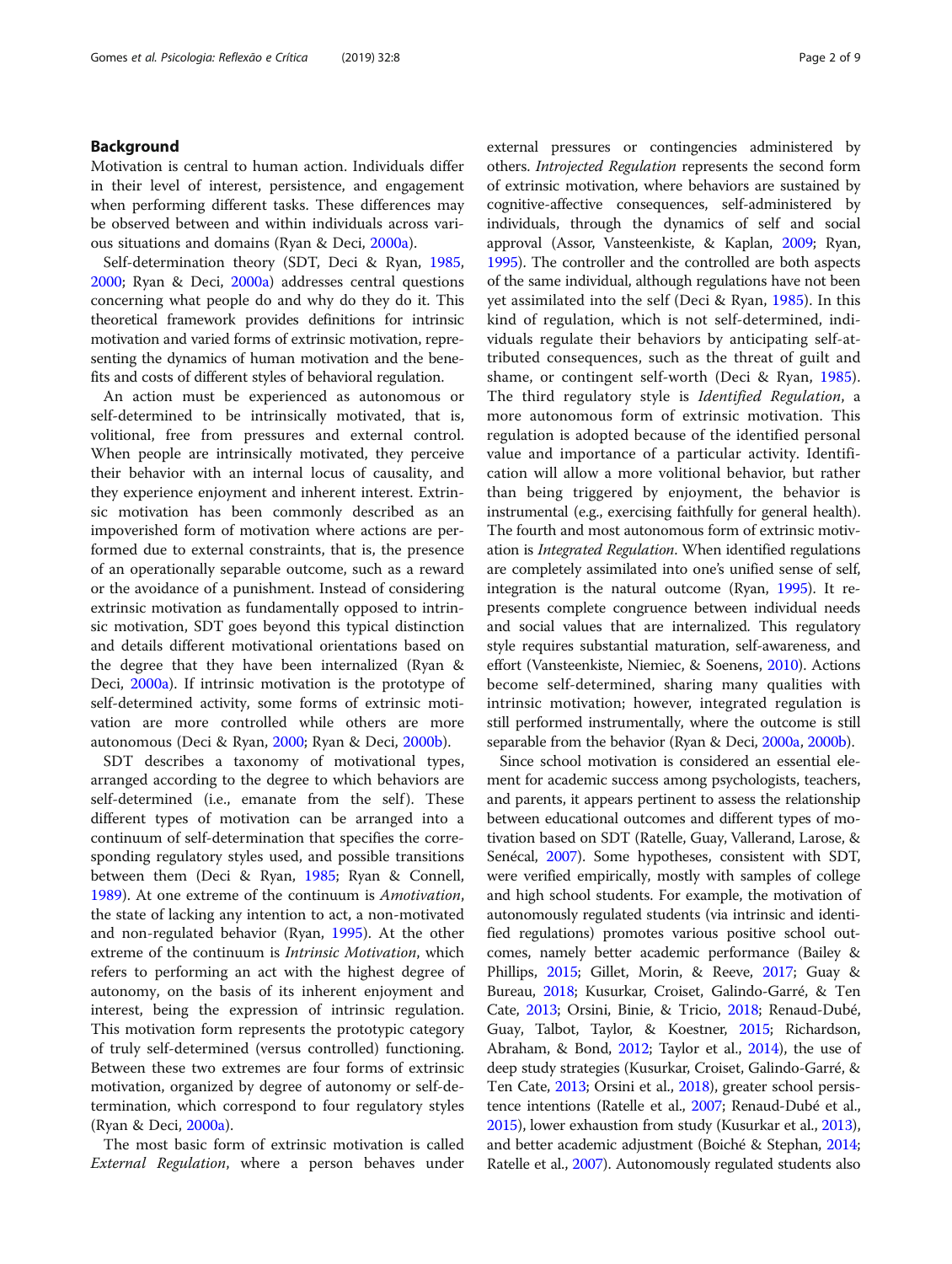present better psychological well-being (Bailey & Phillips, [2015;](#page-7-0) Burton, Lydon, D'Alessandro, & Koestner, [2006](#page-7-0)), are more engaged in the learning process (Gillet, Morin, & Reeve, [2017](#page-7-0); Oga-Baldwin, Nakata, Parker, & Ryan, [2017](#page-7-0)), and experience better educational satisfaction (Gillet et al., [2017\)](#page-7-0), self-esteem, and vitality (Orsini et al., [2018\)](#page-7-0).

Additionally, some studies have shown that higher levels of introjected and external regulation are negatively related to academic performance (Deci & Ryan, 2000; Taylor et al., [2014\)](#page-8-0). However, Taylor et al. ([2014](#page-8-0)) found that external regulation was positively associated with later achievement, and Ratelle et al. ([2007](#page-7-0)) observed that students high in both autonomous and controlled motivations also have positive school achievement. Other studies have revealed a positive relationship between introjected regulation and persistence (e.g., Otis, Grouzet, & Pelletier, [2005](#page-7-0); Renaud-Dubé et al., [2015](#page-7-0)). These results indicate that, in some cases, extrinsic and introjected motivation may have a positive effect on some academic outcomes. However, given the small number of studies with elementary school children, more research is needed.

Assessing SDT's motivational constructs in the educational field requires rigorously designed instruments to advance motivational research and theory and generate practical applications. Among the most relevant instruments are the Academic Motivation Scale (AMS, developed by Vallerand, Blais, Brière, & Pelletier, [1989](#page-8-0)) and the Self-Regulation Questionnaire-Academic (SRQ-A, developed by Ryan & Connell, [1989\)](#page-8-0). AMS was designed to assess motivation in post-secondary students while SRQ-A targets late-elementary and middle school students. The SRQ-A pertains to a set of questionnaires assessing the degree to which an individual's motivation for a particular behavior tends to be relatively autonomous versus relatively controlled. It is based on selfreported reasons for engaging in school-related behaviors and contains four subscales that reflect the SDT continuum from extrinsically motivated to intrinsically motivated behaviors and the four corresponding regulatory styles: three forms of extrinsic motivation (external, introjected, and identified regulation) as well as intrinsic motivation (intrinsic regulation).

The psychometric properties of this questionnaire are described by Ryan and Connell [\(1989\)](#page-8-0). The authors opted for a four-factorial structure (external, introjected, identified, and intrinsic) instead of a two-factor solution (internal and external) as a mean to account for the psychological meaningfulness of these categories. They confirmed that the regulatory styles were related to each other in a simplex-like pattern, which supports the self-determination continuum for motivational types. In a simplex pattern, variables are ordered in terms of conceptual similarity, where concepts that are more similar

tend to correlate higher than theoretically more dissimilar concepts. Internal consistency for the four subscales showed moderate to high reliability, ranging from 0.62 to 0.82 (Ryan & Connell, [1989\)](#page-8-0).

SRQ-A has been widely used, and its application has been extended to different countries and cultures. In Italy, with a sample of fourth grade students, Alivernini, Lucidi, and Manganelli ([2011](#page-6-0)) replicated the four-factor structure that underlies the SRQ-A (15 items), the simplex pattern, and found high internal consistency. The Japanese version (Carreira, [2012\)](#page-7-0) for fifth and sixth grades also showed acceptable internal reliabilities, but the analysis yielded three factors (16 items): intrinsic regulation, external regulation, and another factor, for both identified regulation and introjected regulation. Bağçeci and Kanadli [\(2014\)](#page-7-0), with fifth to eight grade Turkish students, also replicated the SRQ-A structure (17 items), but external regulation presented low-level reliability. In a study with adolescents, Gnambs and Hanfstingl ([2013](#page-7-0)) concluded that the German version of the SRQ-A (16 items) was a reliable instrument with no structural differences by gender or age. After that, Kroner, Goussios, Schaitz, Streb, and Sosic-Vasic ([2017](#page-7-0)) replicated the simplex pattern of the German version (28 items) with a younger sample (third to sixth graders) but obtained a poor fit to the four-factor structure and found structural differences by gender. In general, these results have provided support for the validity and reliability of this questionnaire; however, they also highlight the need of some adjustments and research concerning its psychometric characteristics in different cultural contexts, ages, and domains (e.g., mathematics, language).

In the Portuguese context, there are few instruments based on SDT (Deci & Ryan, [1985](#page-7-0), [2000;](#page-7-0) Ryan & Deci, [2000a\)](#page-8-0), particularly within the academic context, whose psychometric properties have been examined with elementary school students (e.g., the Intrinsic Motivation Inventory, IMI, Monteiro, Mata, & Peixoto, [2015\)](#page-7-0). As far as we know, there is not any Portuguese version of the SRQ-A for elementary students. Therefore, the main aim of this study was to translate the SRQ-A into Portuguese and to assess the psychometric properties of this Portuguese version with a sample of elementary school students. Specifically, we intended to test the fit of the data to the two alternative models proposed by Ryan and Connell [\(1989](#page-8-0)): the four-factor model (external, introjected, identified, and intrinsic) and the two-factor model (external and internal). Since motivation is domain specific (Chanal & Guay, [2015;](#page-7-0) Guay, Ratelle, & Chanal, [2008](#page-7-0); Guay & Bureau, [2018](#page-7-0)), we tested the properties of the SRQ-A in the domain of mathematics, a core subject in school education that has high failure rates among Portuguese students (OECD, [2016\)](#page-7-0).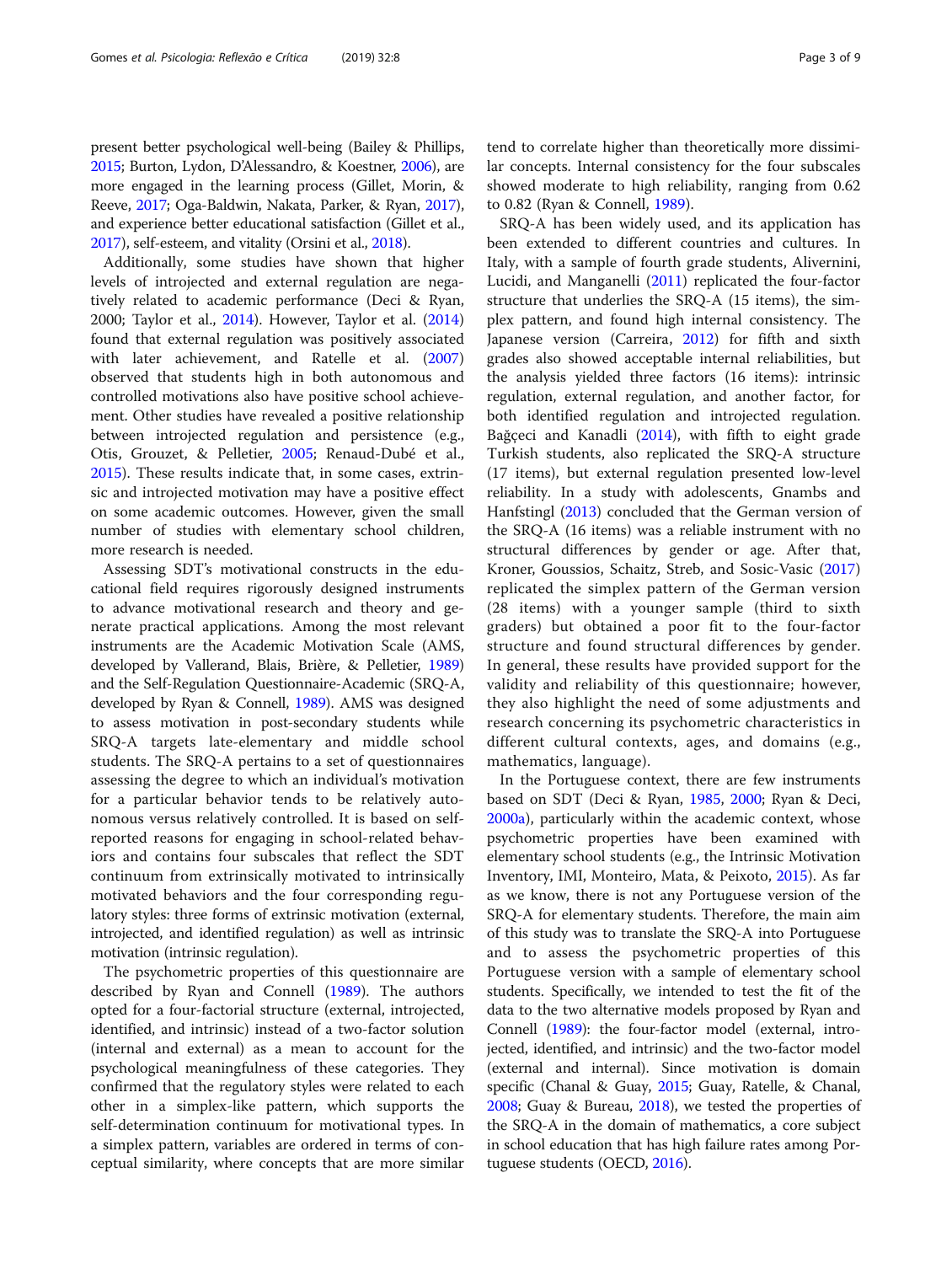Moreover, since previous studies reported inconsistent findings regarding gender and grade differences in the motivational orientations (see Barkoukis, Tsorbatzoudis, Grouios, & Sideridis, [2008](#page-7-0); Guay et al., [2010;](#page-7-0) Kusurkar, Croiset, & Ten Cate, [2013;](#page-7-0) Vecchione, Alessandri, & Marsicano, [2014](#page-8-0)), we also examined these differences among Portuguese elementary school students concerning their regulatory style. Therefore, the factorial invariance of the structural model across gender and grades was tested to ensure the validity of these group comparisons.

#### Method

#### Participants

Data collected in this cross-sectional study were part of a broader longitudinal research project. Participants were 341 elementary school children ranging from 8 to 11 years old ( $M = 8.80$ , SD = 0.77, 47.8% female). Children attended the third (63.9%) and fourth grades (36.1%) and were from seven public and private schools in Lisbon and the surrounding areas, with diverse socioeconomic backgrounds.

#### Procedures

Schools were contacted and asked to participate in the study. After receiving approval from the ethical committee (of the author's research center), from the National Commission for Data Protection (CNPD), and from school boards, parental written consent was obtained before data collection. Confidentiality and anonymity were guaranteed, and the children's participation was voluntary.

The questionnaire was administered in groups of five children, during regular school hours, in the exclusive presence of the researchers. Items were also read aloud by the researcher to ensure that all students, even those who could have reading or other learning difficulties, were able to understand what was being asked. Those students who were considered by their teachers as not being able to answer the questionnaire were not included in the study.

#### Measures

The Portuguese version of the instrument was translated from the standard version of SRQ-A (based on Ryan & Connell, [1989;](#page-8-0) Self-Determination Theory, [n.d.](#page-8-0)) and applied to the domain of mathematics. The items were translated using a back-translation procedure. This version was developed by an individual interview conducted by an expert interviewer. Some items were not well understood by third and fourth grade students because they contained linguistic expressions that are not typical in the Portuguese language. Therefore, those items were rephrased or altered, valuing a conceptual rather than literal translation (see SRQ-A in the Additional file [1\)](#page-6-0). The modified items were evaluated by an expert according to the self-determination theory in

order to ensure that they corresponded to the same regulatory style as the original items.

The same happened with the original wording of the response scale  $(1 = not at all true; 4 = very true)$ , which was changed to the frequency scale used in the version of the SRQ-A developed for students with learning disabilities (Self-Determination Theory, n.d.). The response scale was also changed from the original four-point scale to a five-point scale  $(1 = never; 5 = al$ ways), since some studies indicated that this yields better quality data (e.g., Revilla, Saris, & Krosnick, [2013](#page-7-0)).

The version used in this study included 24 items representing three behavioral categories (each with eight items) that are central to academic performance: doing homework, doing classwork during the math lesson, and trying to answer questions in class. These behavioral categories were presented in the form of "why questions": "Why do I do my math homework?", "Why do I work on my classwork during math lessons?", and "Why do I try to answer the questions in math lessons?" For each of these three categories, eight possible preselected reasons (items) were presented, representing four regulatory styles (external, introjected, identified, and intrinsic) with two items to assess each style (see SRQ-A in the Additional file [1\)](#page-6-0). For example, the reasons representing each regulatory style for the question Why do I do my math homework were: Because I do not want to be punished (external); Because I want the teacher to think I am a good student (introjected); Because it's important to me to do my math homework (identified); Because I enjoy doing my math homework (intrinsic).

#### Data analysis

To examine the factor structure of the SRQ-A, we conducted an ESEM with the weighted least squares means and variance adjusted (WLSMV) estimator in MPlus 7.4, because of the categorical nature of the data (Barendse, Oort, & Timmerman, [2014\)](#page-7-0). The two theoretical models proposed by Ryan and Connell ([1989](#page-8-0)) were compared: in the four-factor model, factors were allowed to correlate, and the items were allowed to load freely on factors related to the four regulatory styles: external, introjected, identified, and intrinsic. In the two-factor model, factors were allowed to correlate, and the items were allowed to load freely on an external factor and an internal factor. Overall model fit was assessed using the following indices: chi-square  $(X^2)$ , comparative fit index (CFI), Tucker-Lewis index (TLI), root mean square error of approximation (RMSEA), and standardized root mean square residual (SRMR). Cut-off point recommendations of Schreiber ([2017\)](#page-8-0) were followed for goodness of fit indices criteria: CFI ≥ .95, TLI ≥ .96; RMSEA  $\leq$  .05 (with confidence interval [.00, .08]); and  $SRMR \geq .08$ .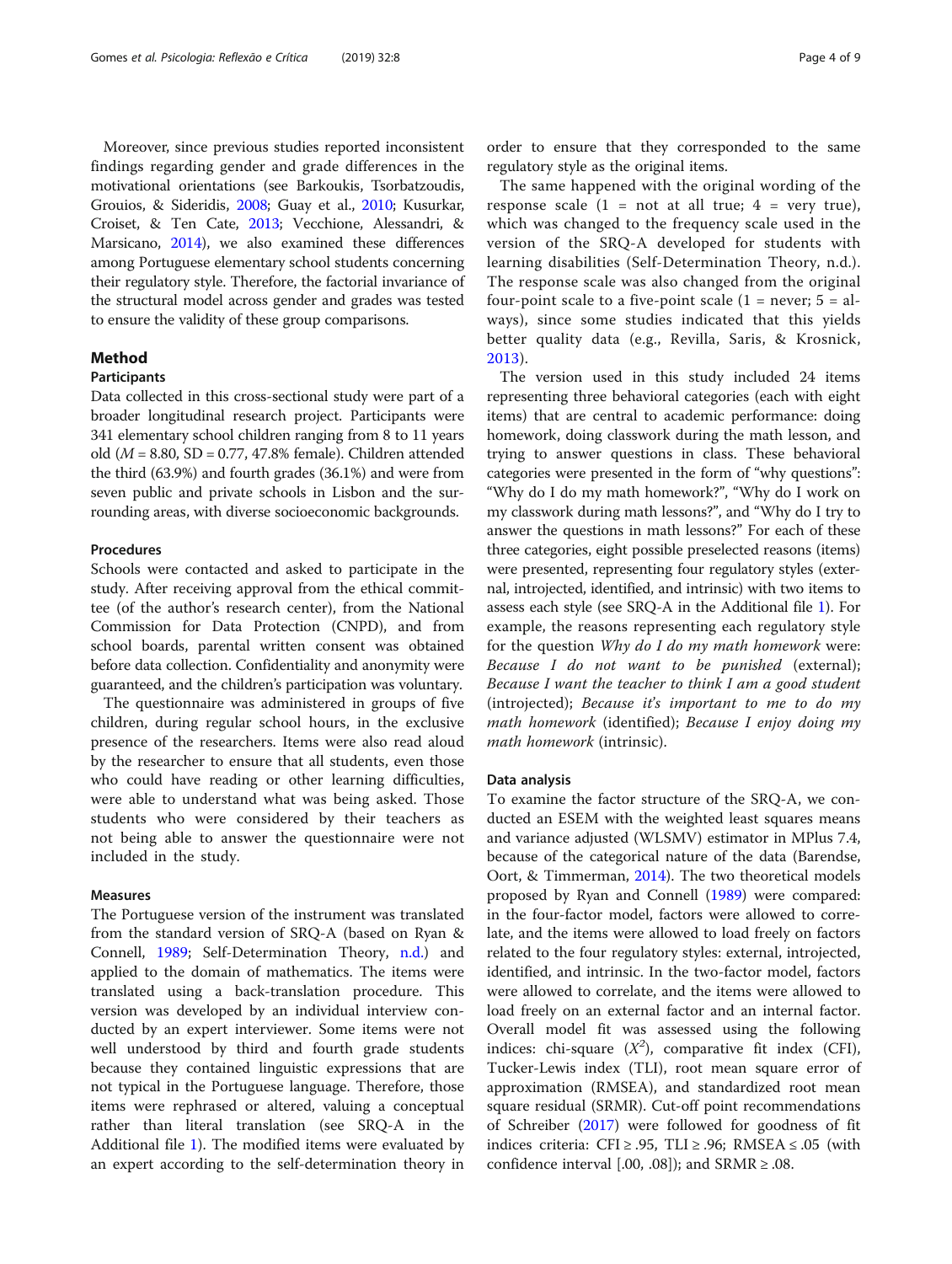Configural, metric, and scalar invariance was tested to investigate the potential presence of structural differences in the SRQ-A final model, based on participant gender and grade, as described by Xu and Tracey [\(2017\)](#page-8-0). Differences between the models were examined with the chi-square difference test  $(\Delta X^2)$  and changes in CFI (ΔCFI), as recommended by Cheung and Rensvold [\(2002](#page-7-0)). In this regard, a non-significant result in chi-square difference test and ΔCFI lower than 0.01 in all comparisons indicate metric and scalar invariance (Xu & Tracey, [2017](#page-8-0)).

Means, standard deviations, and reliabilities (Cronbach's alpha and composite reliability) for each of the four regulatory styles of the SRQ-A final model were calculated. Composite reliability (CR) was computed following the approach used by Colwell [\(2016](#page-7-0)). We calculated the test-retest correlation (4 months) using Pearson's correlation coefficient with the sample of participants ( $n = 76$ ) that were part of the longitudinal research project. Correlation analyses were conducted to test the expected simplex pattern of the regulatory styles.

#### Results

The goodness-of-fit of the two alternative models is reported in Table 1.

These results showed that the fit values of TLI and RMSEA for the two-factor model did not meet the standards that are currently recommended (Schreiber, [2017](#page-8-0); the two-factor model estimates can be observed in the Additional file [2](#page-6-0) - Table 1). The four-factor model presented a better solution (higher CFI and TLI; and lower  $X^2$ , RMSEA, and SRMS), with the fit values meeting all of the standards. However, item 24 did not load on its corresponding factor and there were several cross-loadings (items 4, 7, 12, 16, 19, 20, and 21). The four-factor model estimates can be observed in the Additional file [2](#page-6-0) - Table 2. Therefore, we re-specified the four-factor model, excluding these eight items with loading problems, since the remaining 16 items still represent the four regulatory styles proposed by Ryan and Connell ([1989\)](#page-8-0), with four items each.

The re-specified four-factor model with 16 items presented a good solution with the fit values meeting all of the standards, except for the RMSEA fit value. Yet, the confidence interval of the RMSEA is between .047 and .074, which is adequate.

Table 1 Goodness of fit indexes for the proposed models

| $n = 341$                                                 |                        |  |                       |         |
|-----------------------------------------------------------|------------------------|--|-----------------------|---------|
| Four-factor model re-specified 4915.38 120 .984 .969 .060 |                        |  |                       | .025    |
| Four-factor model                                         | 339.86 186 980 970 049 |  |                       | .032    |
| Two-factor model                                          | 597.39 229 952 943 069 |  |                       | . . 048 |
| Model                                                     | $x^2$                  |  | df CFI TLI RMSEA SRMS |         |

| <b>Table 2</b> Factor loadings and correlations for the four-factor |  |  |
|---------------------------------------------------------------------|--|--|
| model re-specified (16 items)                                       |  |  |

| Factor             | Item           | 1    | $\overline{2}$ | 3    | $\overline{4}$ |
|--------------------|----------------|------|----------------|------|----------------|
| 1. External        | $\overline{2}$ | .752 | .086           | .141 | .17            |
|                    | 6              | .799 | .042           | .117 | .052           |
|                    | 9              | .730 | .079           | .042 | .036           |
|                    | 14             | .785 | .144           | .025 | .090           |
| 2. Introjected     | 1              | .036 | .705           | .106 | .062           |
|                    | 10             | .021 | .651           | .141 | .038           |
|                    | 17             | .178 | .648           | .060 | .013           |
|                    | 18             | .178 | .647           | .168 | .068           |
| 3. Identified      | 5              | .047 | .036           | .840 | .015           |
|                    | 8              | .024 | .037           | .644 | .149           |
|                    | 11             | .065 | .167           | .645 | .106           |
|                    | 23             | .025 | .084           | .625 | .114           |
| 4. Intrinsic       | 3              | .013 | .012           | .155 | .724           |
|                    | 13             | .172 | .062           | .033 | .969           |
|                    | 15             | .036 | .159           | .327 | .502           |
|                    | 22             | .150 | .293           | .085 | .674           |
| Factor correlation | 2. Introjected | .57  |                |      |                |
|                    | 3. Identified  | .08  | .31            |      |                |
|                    | 4. Intrinsic   | .06  | .18            | .66  |                |

 $n = 341$ ; loadings and correlations with  $p < .001$  are in italic

All trajectories were statistically significant, and all items had  $\lambda \geq .50$  (Table 2). Only item 15 presented a cross-loading, but the item still loads strongly on its respective factor. For this final model with 16 items, measurement invariance held for all comparisons by gender and grade (see Table [3\)](#page-5-0).

The expected simplex pattern of the SRQ-A emerged in four-factor model with 16 items (Table 2): external regulation had a higher correlation with the regulatory style deemed more similar (introjected), and lower correlation with the regulatory styles that were theoretically dissimilar (identified and intrinsic). The same pattern was observed for intrinsic regulation. Composite reliability for each factor showed good evidence of internal consistency (Table 2).

Mean, standard deviations, Cronbach's alphas, and correlations between the four regulatory styles of the SRQ-A are presented in Table [4.](#page-5-0) Cronbach's alphas for all regulatory styles showed satisfactory reliability. Four-month test-retest correlations indicated that introjected regulation was the least stable style, and intrinsic regulation was the most stable.

There were mean differences between the four regulatory styles  $(F (2.067, 702.639) = 105.40, p < .001, \eta_{p}^{2}$ .24,  $\pi$  = 1.00). Pairwise comparisons (with Bonferroni adjustment) indicated that all scores were significantly different ( $p < .001$ ). Participants scored higher in the identified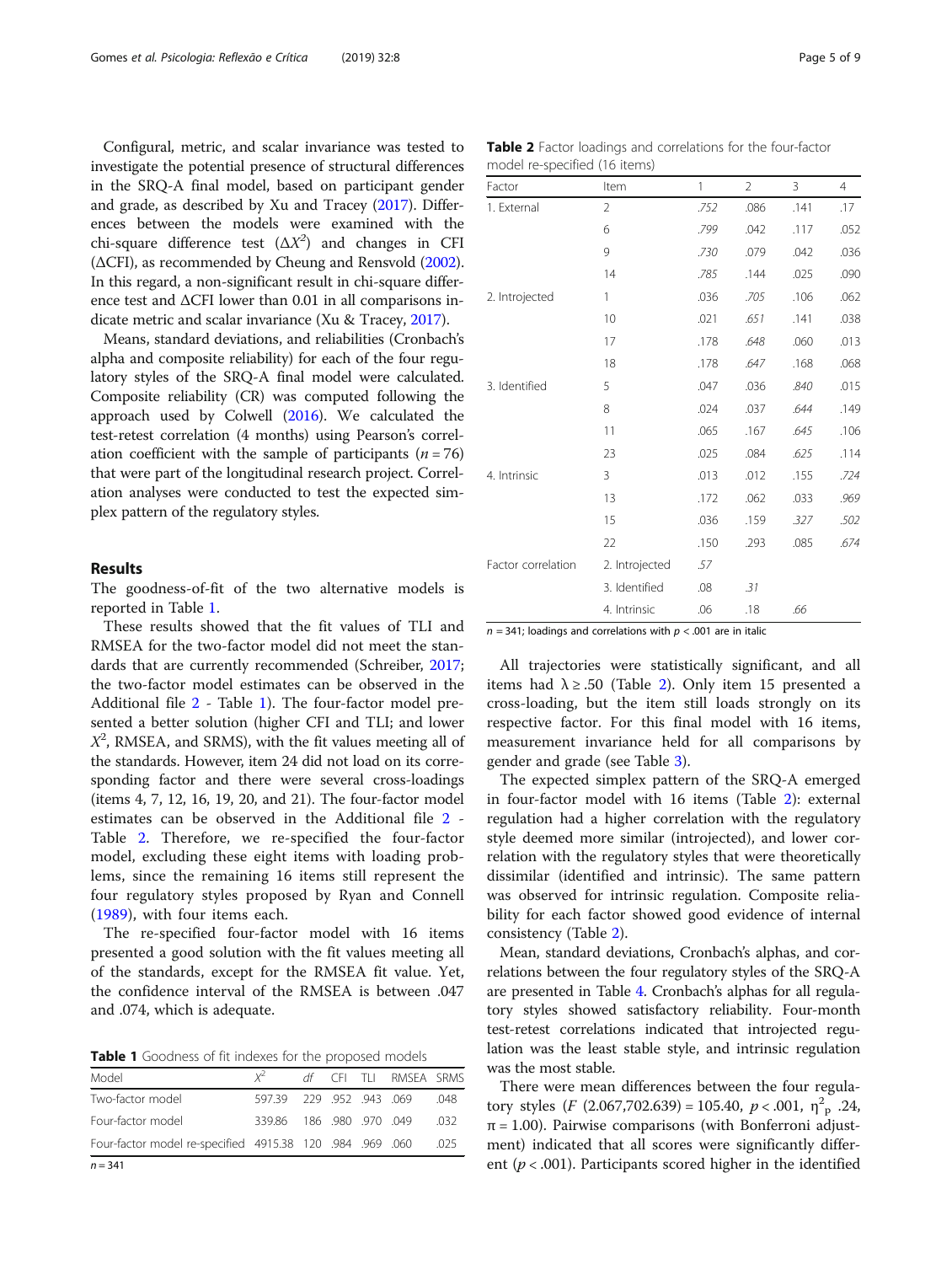<span id="page-5-0"></span>Table 3 Fit indices for invariance test of the four-factor model (16 items)

| Model                            | $X^2$ | df  | n      | CFI  | <b>RMSEA</b> | $\Delta X^2$ |      | $\Delta$ CFI |
|----------------------------------|-------|-----|--------|------|--------------|--------------|------|--------------|
| Configural invariance for gender | 327   | 196 | < .001 | .973 | .063         |              |      |              |
| Metric invariance for gender     | 333.3 | 208 | < .001 | .974 | .059         | 6.98         | .859 | $-.001$      |
| Scalar invariance for gender     | 371.5 | 252 | < .001 | .975 | .053         | 39.04        | .684 | $-.002$      |
| Configural invariance for grade  | 349.5 | 196 | < .001 | .969 | .068         |              |      |              |
| Metric invariance for grade      | 353.8 | 208 | < .001 | .971 | .064         | 9.0          | .702 | $-.002$      |
| Scalar invariance for grade      | 392.1 | 252 | < .001 | .972 | .057         | 39.96        | .645 | $-.001$      |
|                                  |       |     |        |      |              |              |      |              |

 $n_{\text{male}} = 178$ ;  $n_{\text{female}} = 163$ ;  $n_{\text{3rd}} = 218$ ;  $n_{\text{4th}} = 123$ ;  $a =$  the chi-square value for WLSMV cannot be used for chi-square difference testing in the regular way as described on the Mplus website. WLSMV difference testing was done using the DIFFTEST option

regulation style, and lower in the introjected regulation style. Correlations between the four regulatory styles appeared to conform to the simplex pattern.

Girls and boys significantly differed only in terms of external regulation, with boys scoring higher on average than girls (Table [5](#page-6-0)). However, these gender differences had a very small effect size. There were no differences between regulatory styles in third and fourth graders.

#### **Discussion**

The main goal of this study was to evaluate the psychometric properties of the Portuguese version of the SRQ-A for elementary school children as a self-report measure for regulatory styles in mathematics. The results of this study replicated the four-factor model of the original SRQ-A (Ryan & Connell, [1989\)](#page-8-0) and showed it was well suited to explain the Portuguese data. The 16 items in the Portuguese version demonstrated significant loadings on their expected latent factor. Additionally, correlations between the four regulatory styles revealed a simplex pattern consistent with the continuum of self-determination observed in several studies (Alivernini et al., [2011;](#page-6-0) Howard, Gagné, & Bureau, [2017;](#page-7-0) Kroner et al., [2017;](#page-7-0) Ryan & Connell, [1989\)](#page-8-0).

Acceptable levels of internal consistency for all regulatory styles were obtained, comparable to the original version of the SRQ-A (Ryan & Connell, [1989\)](#page-8-0). The values of temporal stability (test-retest) were lower than those found by Barkoukis et al. ([2008\)](#page-7-0) and Vallerand et al. [\(1992\)](#page-8-0). However, both studies had only 1-month test-retest. Lower correlations would be expected in a 4-month test-retest because, as mentioned in the original scale description, regulatory styles vary by time and place (Self-Determination Theory, [n.d.\)](#page-8-0).

Overall, identified regulation scored higher on average (identified > intrinsic > external > introjected). This finding seems to show that children from our sample had a good understanding of the personal value and relevance of math activities for themselves, using this understanding to regulate their behavior.

Consistent with other validation studies, the test for model invariance revealed scalar invariances in self-regulation on mathematics between boys and girls (Alivernini et al., [2011;](#page-6-0) Grouzet, Otis, & Pelletier, [2006;](#page-7-0) Howard et al., [2017\)](#page-7-0). This result provides some evidence for the applicability of the SRQ-A in studies concerned with gender differences in self-regulation. Significant differences between boys and girls were observed in external regulation, but the effect size was small. Our results are similar to those of Grouzet et al. [\(2006\)](#page-7-0) and Ratelle et al. ([2007\)](#page-7-0) with older samples, and also those of Vecchione et al. [\(2014](#page-8-0)) with an elementary school sample (fourth and fifth grade), showing boys as more controlled and externally regulated than girls. However, as aforementioned, some studies have reported conflicting results, such as girls showing more intrinsic motivation than boys (Barkoukis et al., [2008](#page-7-0); Kroner et al., [2017;](#page-7-0) Vallerand et al. [,1992](#page-8-0)), and no observable significant differences (Deci, Hodges, Pierson, & Tomassone, [1992\)](#page-7-0). It is important to mention that in most of these studies, effect sizes were either small or not reported. Only Vecchione et al. [\(2014](#page-8-0)) found moderate effects, bringing into question whether gender differences have implications for research and practice. Further studies are needed to clarify these differences.

Table 4 General psychometric characteristics of the Portuguese SRQ-A (16 items)

|             | <b>Example 1</b> Scribter polyeriorities characteristics of the Fortagacse ship <i>P</i> (10 Remis) |     |                          |      |           |          |             |            |  |  |  |
|-------------|-----------------------------------------------------------------------------------------------------|-----|--------------------------|------|-----------|----------|-------------|------------|--|--|--|
| SRQ-A       |                                                                                                     |     | Test-Retest <sup>a</sup> | Mean | <b>SD</b> | External | Introjected | Identified |  |  |  |
| External    | .85                                                                                                 | .80 |                          | 3.3  |           |          |             |            |  |  |  |
| Introjected | .76                                                                                                 | .73 | .43                      | 3.1  | 1.0       |          |             |            |  |  |  |
| Identified  | .79                                                                                                 | .75 | .53                      | 4.2  | 0.8       |          | .21         |            |  |  |  |
| Intrinsic   | .82                                                                                                 | .86 | .61                      | 3.6  | 1.0       | .04      | .24         | .64        |  |  |  |

 $n = 341$ ; CR composite reliability; correlations with  $p < .001$  are in italic

 $n = 76$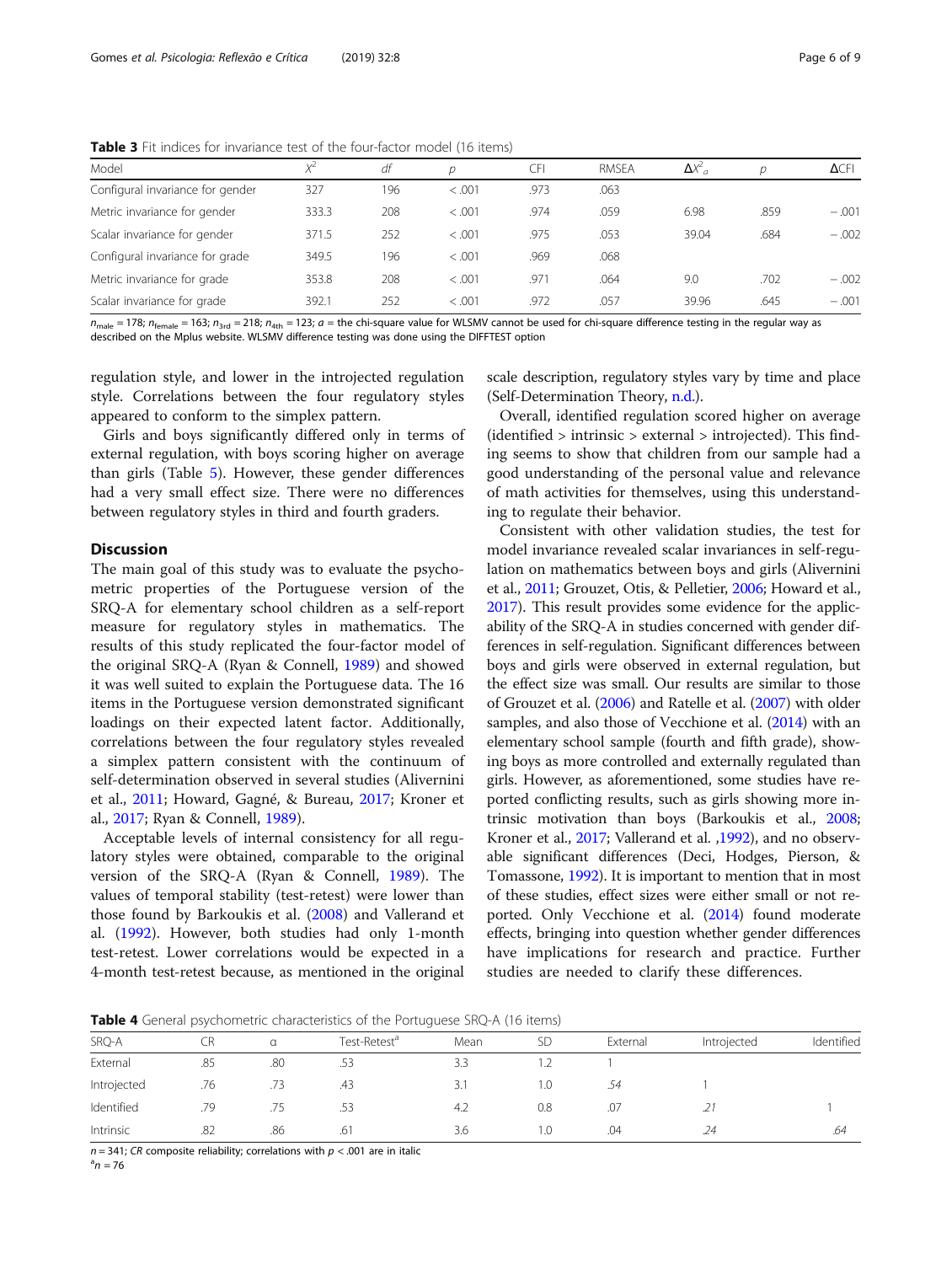| SRQ-A       | Gender   |          |         |      |     | Grade     |           |         |      |     |  |
|-------------|----------|----------|---------|------|-----|-----------|-----------|---------|------|-----|--|
|             | Male     | Female   |         | D    | d   | 3rd Grade | 4th Grade |         | D    | d   |  |
|             | M(SD)    | M(SD)    |         |      |     | M(SD)     | M(SD)     |         |      |     |  |
| External    | 3.5(1.2) | 3.2(1.2) | 2.38    | .018 | .13 | 3.4(1.2)  | 3.2(1.2)  | l.46    | .146 | .08 |  |
| Introjected | 3.2(1.0) | 3.0(1.0) | .50     | .135 | .08 | 3.2(1.0)  | 3.0(1.0)  | 1.59    | .114 | .09 |  |
| Identified  | 4.2(0.8) | 4.3(0.7) | $-0.88$ | .377 | .05 | 4.2(0.8)  | 4.3(0.6)  | $-1.24$ | .215 | .07 |  |
| Intrinsic   | 3.6(1.0) | 3.6(1.0) | $-0.12$ | .902 | .01 | 3.7(1.0)  | 3.6(1.0)  | 0.74    | .460 | .04 |  |

<span id="page-6-0"></span>Table 5 Mean and standard deviation by gender and grade

Sample:  $n_{\text{male}} = 178$ ;  $n_{\text{female}} = 163$ ;  $n_{\text{3rd}} = 218$ ;  $n_{\text{4th}} = 123$ 

Some limitations should be considered in the present study as they may provide fruitful directions for future research. As the SRQ-A is a self-report questionnaire, it is vulnerable to various distortions in self-perception. Future studies should include teacher and parent reports, which might provide more comprehensive insight into student regulatory styles. As research with older students has demonstrated that regulatory styles are domain-specific, it may be necessary to extend these results by exploring whether SRQ-A is an appropriate measure for elementary students' regulatory styles in other academic domains. It would also be interesting to carry out predictive validity studies with the Portuguese version of the SRQ-A, and to test, for example, whether differences in students' regulatory styles are predictive of several academic outcomes such as effort, persistence, learning strategies, and performance. Since our data collection was cross sectional, a longitudinal approach would be useful to further understand the change and stability of motivational orientations towards mathematics during elementary school.

#### Conclusions

Our study supported that the Portuguese version of the SRQ-A for mathematics has good psychometric properties and can be a useful tool both for research and for educational interventions at the elementary school level. Recently, several studies have already successfully used the SRQ-A to test the effectiveness of different intervention programs designed to improve intrinsic motivation (Bolling, Otte, Elsborg, Nielsen, & Bentsen, [2018](#page-7-0); Vennix, den Brok, & Taconis, [2018\)](#page-8-0). In addition, this contribution could have practical implications, allowing more focused interventions based on the understanding of motivational orientations proposed by SDT. For example, for students with low levels of identified and intrinsic regulation, it is important to communicate the value of doing uninteresting activities to provide rationales to engage in the requested behaviors (Niemiec & Ryan, [2009](#page-7-0)). For students with high levels of introjected regulation, it is important to create an environment of emotional support where students feel safe to express their feelings, doubts, and questions. In this way, they will not feel the need to seek out social approval, but instead develop a feeling of "relatedness" with the teacher and their classmates, which in turn would support the enhancement of intrinsic motivation (Guimarães & Boruchovitch, [2004](#page-7-0); Niemiec & Ryan, [2009;](#page-7-0) Ryan & Deci, [2000a](#page-8-0)). Thus, the current study provides a suitable instrument to assess a continuum of self-determination, which is essential in understanding motivational regulations that reflect the various motives behind children's engagement in mathematics.

### Additional files

[Additional file 1:](https://doi.org/10.1186/s41155-019-0124-5) Items of the Portuguese version of SRQ-A. (DOCX 16 kb) [Additional file 2:](https://doi.org/10.1186/s41155-019-0124-5) Two-Factor Model and Four-Factor Model. (DOCX 16 kb)

#### Abbreviations

AMS: Academic Motivation Scale; CFI: Comparative fit index; CR: Composite reliability; RMSEA: Root mean square error of approximation; SDT: Selfdetermination theory; SRQ-A: Academic Self-Regulation Questionnaire; TLI: Tucker-Lewis index

#### Acknowledgements

Not Applicable.

#### Funding

This study was supported by the FCT - Science and Technology Foundation– Research project PTDC/MHC-CED/1680/2014 and UID/CED/04853/2016

#### Availability of data and materials

The datasets used and analyzed during the current study are available from the corresponding author on reasonable request.

#### Authors' contributions

MG was the major contributor in writing the manuscript. All the authors substantially contributed to the conception and design of the study, to the data acquisition, analysis and interpretation, as well as to the writing process of the manuscript. All authors read and approved the final manuscript.

#### Competing interests

The authors declare that they have no competing interests.

#### Publisher's Note

Springer Nature remains neutral with regard to jurisdictional claims in published maps and institutional affiliations.

#### Received: 18 July 2018 Accepted: 25 March 2019 Published online: 11 April 2019

#### References

Alivernini, F., Lucidi, F., & Manganelli, S. (2011). Psychometric properties and construct validity of a scale measuring self-regulated learning: Evidence from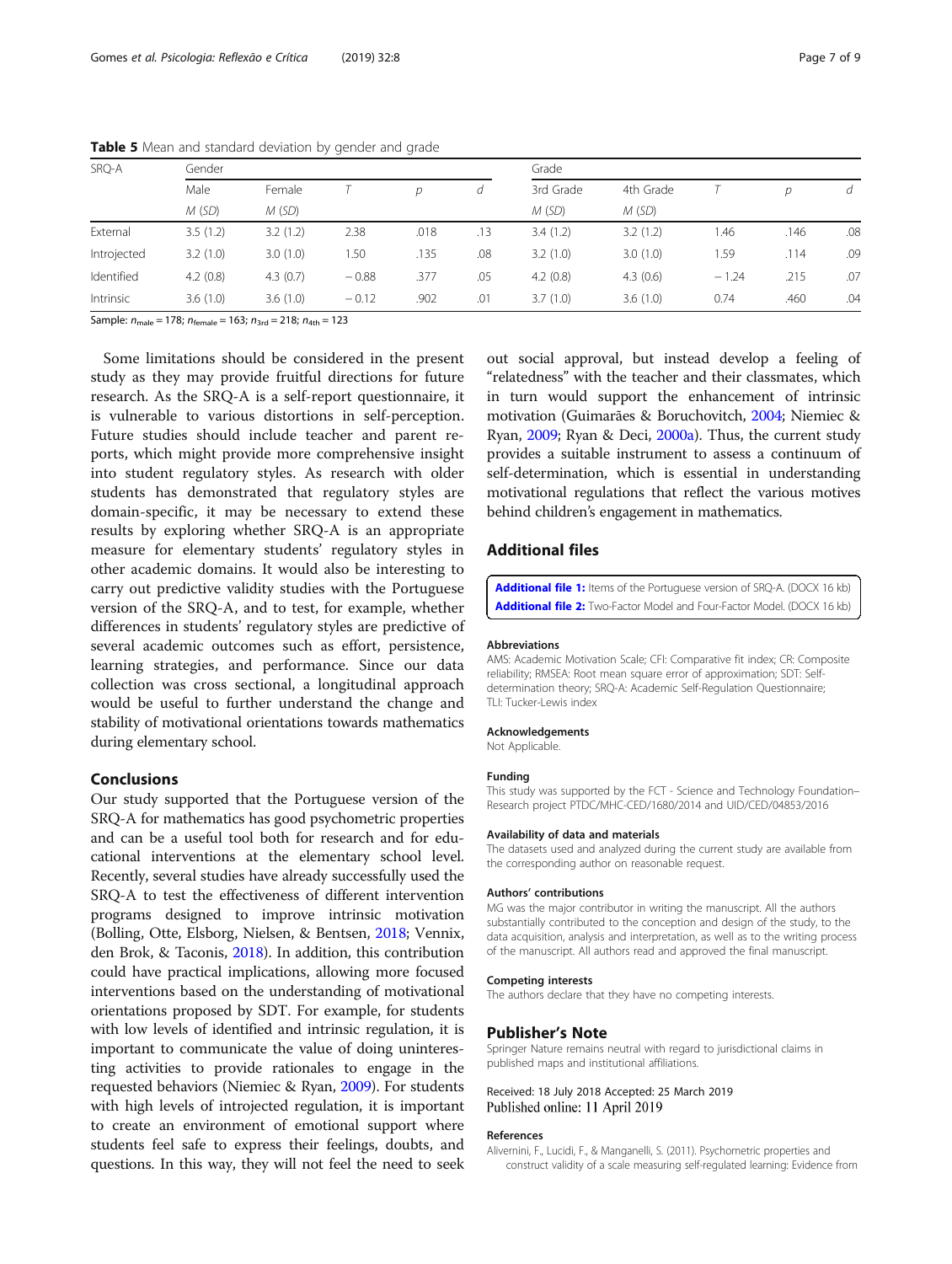<span id="page-7-0"></span>the Italian PIRLS data. Procedia Social and Behavioral Sciences, 15, 442–446. [https://doi.org/10.1016/j.sbspro.2011.03.118.](https://doi.org/10.1016/j.sbspro.2011.03.118)

- Assor, A., Vansteenkiste, M., & Kaplan, A. (2009). Identified versus introjected approach and introjected avoidance motivations in school and in sports: The limited benefits of self-worth strivings. Journal of Educational Psychology, 101, 482–497. <https://doi.org/10.1037/a0014236>.
- Bağçeci, B., & Kanadli, S. (2014). The study of adapting self-regulation questionnaire into Turkish. Journal of Education and Human Development, 3, 271–281. <https://doi.org/10.15640/jehd.v3n3a22>.
- Bailey, T. H., & Phillips, L. J. (2015). The influence of motivation and adaptation on students' subjective well-being, meaning in life and academic performance. Higher Education Research & Development, 35(2), 201–216. [https://doi.org/10.](https://doi.org/10.1080/07294360.2015.1087474) [1080/07294360.2015.1087474.](https://doi.org/10.1080/07294360.2015.1087474)
- Barendse, M. T., Oort, F. J., & Timmerman, M. E. (2014). Using exploratory factor analysis to determine the dimensionality of discrete responses. Structural Equation Modeling: A multidisciplinary journal, 22, 87–101. [https://doi.org/10.](https://doi.org/10.1080/10705511.2014.934850) [1080/10705511.2014.934850.](https://doi.org/10.1080/10705511.2014.934850)
- Barkoukis, V., Tsorbatzoudis, H., Grouios, G., & Sideridis, G. (2008). The assessment of intrinsic and extrinsic motivation and amotivation: Validity and reliability of the Greek version of the academic motivation scale. Assessment in Education: Principles, Policy & Practice, 15, 39–55. [https://doi.org/10.1080/](https://doi.org/10.1080/09695940701876128) [09695940701876128.](https://doi.org/10.1080/09695940701876128)
- Boiché, J., & Stephan, Y. (2014). Motivational profiles and achievement: A prospective study testing potential mediators. Motivation and Emotion, 38(1), 79–92. [https://doi.org/10.1007/s11031-013-9361-6.](https://doi.org/10.1007/s11031-013-9361-6)
- Bolling, M., Otte, C. R., Elsborg, P., Nielsen, G., & Bentsen, P. (2018). The association between education outside the classroom and students' school motivation: Results from a one-school-year quasi-experiment. International Journal of Educational Research, 89, 22–35. <https://doi.org/10.1016/j.ijer.2018.03.004>.
- Burton, K. D., Lydon, J. E., D'Alessandro, D. U., & Koestner, R. (2006). The differential effects of intrinsic and identified motivation on well-being and performance: Prospective, experimental, and implicit approaches to selfdetermination theory. Journal of Personality and Social Psychology, 91, 750– 762. [https://doi.org/10.1037/0022-3514.91.4.750.](https://doi.org/10.1037/0022-3514.91.4.750)
- Carreira, J. M. (2012). Motivational orientations and psychological needs in EFL learning among elementary school students in Japan. System, 40, 191–202. [https://doi.org/10.1016/j.system.2012.02.001.](https://doi.org/10.1016/j.system.2012.02.001)
- Chanal, J., & Guay, F. (2015). Are autonomous and controlled motivations school-subjects-specific? PLoS One, 10, 1–21. [https://doi.org/10.1371/](https://doi.org/10.1371/journal.pone.0134660) [journal.pone.0134660](https://doi.org/10.1371/journal.pone.0134660).
- Cheung, G. W., & Rensvold, R. B. (2002). Evaluating goodness-of-fit indexes for testing measurement invariance. Structural Equation Modeling: A Multidisciplinary Journal, 9, 233–255. [https://doi.org/10.1207/](https://doi.org/10.1207/S15328007SEM0902_5) [S15328007SEM0902\\_5.](https://doi.org/10.1207/S15328007SEM0902_5)
- Colwell, S. R. (2016). The composite reliability calculator (technical report). [https://](https://doi.org/10.13140/RG.2.1.4298.088) [doi.org/10.13140/RG.2.1.4298.088](https://doi.org/10.13140/RG.2.1.4298.088).
- Deci, E. L., Hodges, R., Pierson, L., & Tomassone, J. (1992). Autonomy and competence as motivational factors in students with learning disabilities and emotional handicaps. Journal of learning Disabilities, 25, 457–471. https://doi. org/10.1177/002221949202500706.
- Deci, E. L., & Ryan, R. M. (2000). The "what" and "why" of goal pursuits: Human needs and self-determination of behavior. Psychological Inquiry, 11, 227–268. [https://doi.org/10.1207/s15327965pli1104\\_01.](https://doi.org/10.1207/s15327965pli1104_01)
- Deci, E. L., & Ryan, R. M. (1985). Intrinsic motivation and self-determination in human behavior. New York: Plenum. <https://doi.org/10.1007/978-1-4899-2271-7>.
- Gillet, N., Huyghebaert, T., Barrault, S., Bucourt, E., Gimenes, G., Maillot, A., … Sorel, O. (2017). Autonomous and controlled reasons underlying self-approach and self-avoidance goals and educational outcomes. Social Psychology of Education, 20(1), 179–193. <https://doi.org/10.1007/s11218-017-9368-z>.
- Gillet, N., Morin, A. J. S., & Reeve, J. (2017). Stability, change, and implications of students' motivation profiles: A latent transition analysis. Contemporary Educational Psychology, 51, 222–239. [https://doi.org/10.1016/j.cedpsych.](https://doi.org/10.1016/j.cedpsych.2017.08.006) [2017.08.006.](https://doi.org/10.1016/j.cedpsych.2017.08.006)
- Gnambs, T., & Hanfstingl, B. (2013). A differential item functioning analysis of the German academic self-regulation questionnaire for adolescents. European Journal of Psychological Assessment, 30, 251–260. [https://doi.org/10.1027/](https://doi.org/10.1027/1015-5759/a000185) [1015-5759/a000185](https://doi.org/10.1027/1015-5759/a000185).
- Grouzet, F. M., Otis, N., & Pelletier, L. G. (2006). Longitudinal cross-gender factorial invariance of the Academic Motivation Scale. Structural Equation Modeling: A Multidisciplinary Journal, 13, 73–98. [https://doi.org/10.1207/](https://doi.org/10.1207/s15328007sem1301_4) [s15328007sem1301\\_4](https://doi.org/10.1207/s15328007sem1301_4).
- Guay, F., & Bureau, J. S. (2018). Motivation at school: Differentiation between and within school subjects matters in the prediction of academic achievement. Contemporary Educational Psychology, 54, 42–54. [https://doi.org/10.1016/j.](https://doi.org/10.1016/j.cedpsych.2018.05.004) [cedpsych.2018.05.004.](https://doi.org/10.1016/j.cedpsych.2018.05.004)
- Guay, F., Chanal, J., Ratelle, C. F., Marsh, H. W., Larose, S., & Boivin, M. (2010). Intrinsic, identified, and controlled types of motivation for school subjects in young elementary school children. British Journal of Educational Psychology, 80, 711–735. <https://doi.org/10.1348/000709910X499084>.
- Guay, F., Ratelle, C. F., & Chanal, J. (2008). Optimal Learning in Optimal Contexts: The role of self-determination in Education. Canadian Psychology, 49(3), 233– 240. https://doi.org/10.1037/a0012758.
- Guimarães, S. É. R., & Boruchovitch, E. (2004). O estilo motivacional do professor e a motivação intrínseca dos estudantes: uma perspectiva da Teoria da Autodeterminação. Psicologia: Reflexão e Crítica, 17(2), 143–150. [https://doi.](https://doi.org/10.1080/02626667109493770) [org/10.1080/02626667109493770](https://doi.org/10.1080/02626667109493770).
- Howard, J. L., Gagné, M., & Bureau, J. S. (2017). Testing a continuum structure of self-determined motivation: A meta-analysis. Psychological Bulletin, 143, 1346-1377. [https://doi.org/10.1037/bul0000125.](https://doi.org/10.1037/bul0000125)
- Kroner, J., Goussios, C., Schaitz, C., Streb, J., & Sosic-Vasic, Z. (2017). The construct validity of the German Academic Self-Regulation Questionnaire (SRQ-A) within primary and secondary school children. Frontiers in Psychology, 8, 1032. <https://doi.org/10.3389/fpsyg.2017.01032>.
- Kusurkar, R., Croiset, G., & Ten Cate, O. (2013). Implications of gender differences in motivation among medical students. Medical Teacher, 35(2), 173–174. <https://doi.org/10.3109/0142159X.2012.737056>.
- Kusurkar, R. A., Croiset, G., Galindo-Garré, F., & Ten Cate, O. (2013). Motivational profiles of medical students: Association with study effort, academic performance and exhaustion. BMC Medical Education, 13, 87. [https://doi.org/](https://doi.org/10.1186/1472-6920-13-87) [10.1186/1472-6920-13-87](https://doi.org/10.1186/1472-6920-13-87).
- Monteiro, V., Mata, L., & Peixoto, F. (2015). Intrinsic motivation inventory: Psychometric properties in the context of first language and mathematics learning. Psicologia: Reflexão e Crítica, 28(3), 434–443. [https://doi.org/10.1590/](https://doi.org/10.1590/1678-7153.201528302) [1678-7153.201528302](https://doi.org/10.1590/1678-7153.201528302).
- Niemiec, C. P., & Ryan, R. M. (2009). Autonomy, competence, and relatedness in the classroom. Applying self-determination theory to educational practice. Theory and Research in Education, 7(2), 133–144. [https://doi.org/10.1177/](https://doi.org/10.1177/1477878509104318) [1477878509104318](https://doi.org/10.1177/1477878509104318).
- OECD (2016). Mathematics performance among 15-year-olds. In PISA 2015 results (volume I): Excellence and equity in education, (pp. 175–200). Paris: OECD Publishing. [https://doi.org/10.1787/9789264266490-9-en.](https://doi.org/10.1787/9789264266490-9-en)
- Oga-Baldwin, W. L. Q., Nakata, Y., Parker, P., & Ryan, R. M. (2017). Motivating young language learners: A longitudinal model of self-determined motivation in elementary school foreign language classes. Contemporary Educational Psychology, 49, 140–150. https://doi.org/10.1016/j.cedpsych.2017. 01.010.
- Orsini, C. A., Binie, V. I., & Tricio, J. A. (2018). Motivational profiles and their relationships with basic psychological needs, academic performance, study strategies, self-esteem, and vitality in dental students in Chile. Journal of Educational Evaluation for Health Professions, 15, 11. [https://doi.org/10.3352/](https://doi.org/10.3352/jeehp.2018.15.11Journal) [jeehp.2018.15.11Journal](https://doi.org/10.3352/jeehp.2018.15.11Journal).
- Otis, N., Grouzet, F. M., & Pelletier, L. G. (2005). Latent motivational change in an academic setting: A 3-year longitudinal study. Journal of Educational Psychology, 97, 170–183. [https://doi.org/10.1037/0022-0663.97.2.170.](https://doi.org/10.1037/0022-0663.97.2.170)
- Ratelle, C. F., Guay, F., Vallerand, R. J., Larose, S., & Senécal, C. (2007). Autonomous, controlled, and amotivated types of academic motivation: A person-oriented analysis. Journal of Educational Psychology, 99, 734–746. [https://doi.org/10.](https://doi.org/10.1037/0022-0663.99.4.734) [1037/0022-0663.99.4.734](https://doi.org/10.1037/0022-0663.99.4.734).
- Renaud-Dubé, A., Guay, F., Talbot, D., Taylor, G., & Koestner, R. (2015). The relations between implicit intelligence beliefs, autonomous academic motivation, and school persistence intentions: A mediation model. Social Psychology of Education, 18(2), 255–272. [https://doi.org/10.1007/s11218-](https://doi.org/10.1007/s11218-014-9288-0) [014-9288-0](https://doi.org/10.1007/s11218-014-9288-0).
- Revilla, M. A., Saris, W. E., & Krosnick, J. A. (2013). Choosing the number of categories in agree-disagree scales. Sociological Methods & Research, 43(1), 73–97. <https://doi.org/10.1177/0049124113509605>.
- Richardson, M., Abraham, C., & Bond, R. (2012). Psychological correlates of university students' academic performance: A systematic review and metaanalysis. Psychological Bulletin, 138(2), 353. <https://doi.org/10.1037/a0026838>.
- Ryan, R. M. (1995). Psychological needs and the facilitation of integrative processes. Journal of Personality, 63, 397–427. [https://doi.org/10.1111/j.1467-](https://doi.org/10.1111/j.1467-6494.1995.tb00501.x) [6494.1995.tb00501.x.](https://doi.org/10.1111/j.1467-6494.1995.tb00501.x)